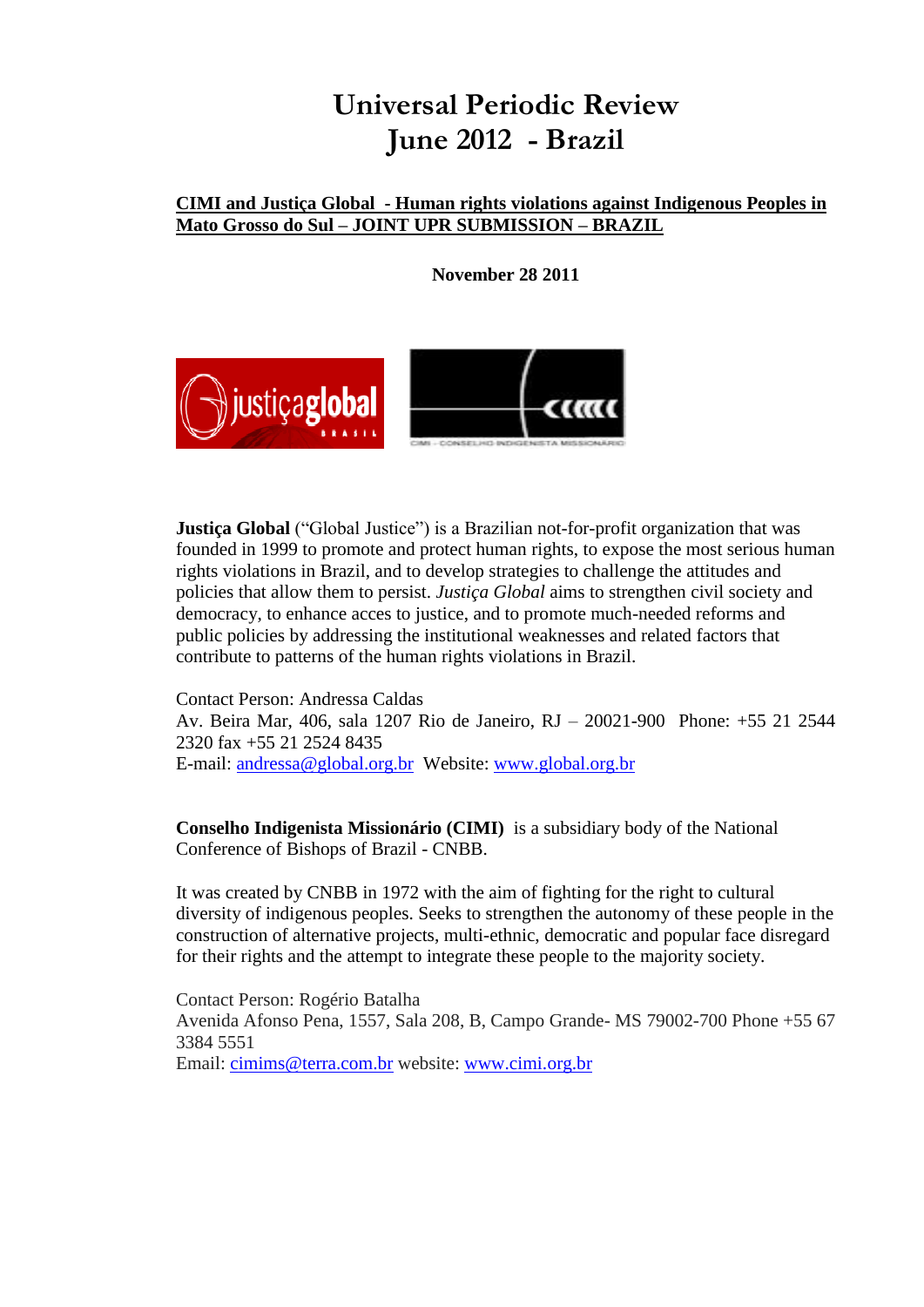## **Brief observations on the current reality of the indigenous peoples in Mato Grosso do Sul and the impacts caused by the denial to their ancestral lands**

- 1. Issues related to the struggle of indigenous peoples in Mato Grosso do Sul for the demarcation of their traditional lands are being constantly monitored by national and international organizations related to public and private human rights defense institutions, treating the local situation as the most urgent regarding to the constitutional rights of indigenous peoples in Brazil. Therefore, this situation is not recent.
- 2. The impacts caused by the lack of indigenous lands demarcation have generated, in recent years, a dire situation in terms of sustainability and adequate food<sup>1</sup>.
- 3. Mato Grosso do Sul has the second largest indigenous population in the country with the worst rates of land demarcated by the Brazilian government and the highest rates of human rights violations as from the numerous reports published by various civil society organizations and agencies of the Brazilian government. These sad records have close connection with the systematic failure of the government, primarily through their executive and judiciary representatives, to comply with and abide by the determinations set forth in Article 231 of the Federal Constitution of 1988.
- 4. The well-known indigenous "constraints" in small areas such as Terra Indígena de Dourados (Jaguapiru and Bororo villages), where about 14 thousand indians live (Kaiowa-Guarani and Terena) in about 3,600 hectares of land, resulting in serious problems related to violence, social organization and sustainability of these people.
- 5. The subsequent annual reports of violence against indigenous peoples in Brazil published by the Indigenous Missionary Council - CIMI reveal that the state of Mato Grosso do Sul has recorded, for many years, the highest rates of violence against indigenous peoples in Brazil and the causes of this reality are linked to the absence of demarcation of traditional lands.
- 6. According to the latest CIMI report on the period of 2010, the denial of rights reality remains the same in relation to previous years.<sup>2</sup>
- 7. At the regional level, sectors linked to agribusiness and their organizations, the state government of Mato Grosso do Sul and several state and federal legislators of this state, are fiercely opposed to the demarcations, promoting true "campaigns" to prevent the Federal Government to start the procedures laid down in Decree 1.775/95. This, in fact, has been producing its effects, given the administrative inertia in order to conduct demands set to the Brazilian Federal Government.
- 8. The meaning given to lands claimed by indigenous peoples as territories, as places where people have strong historical ties and ethnic, are handled by sectors opposed to these demarcations as "consumer goods". Fake comparisons about the reality of areas that have already been demarcated as indigenous land, as Panambizinho indigenous land in Dourados, treating them as "unproductive" areas, when, in fact, the area is going through a slow and difficult process of

 $\overline{a}$ 

<sup>1</sup> Fian Brasil.

 $2$  CIMI. Violence Report – 2010. Available at: [www.cimi.org.br](http://www.cimi.org.br/)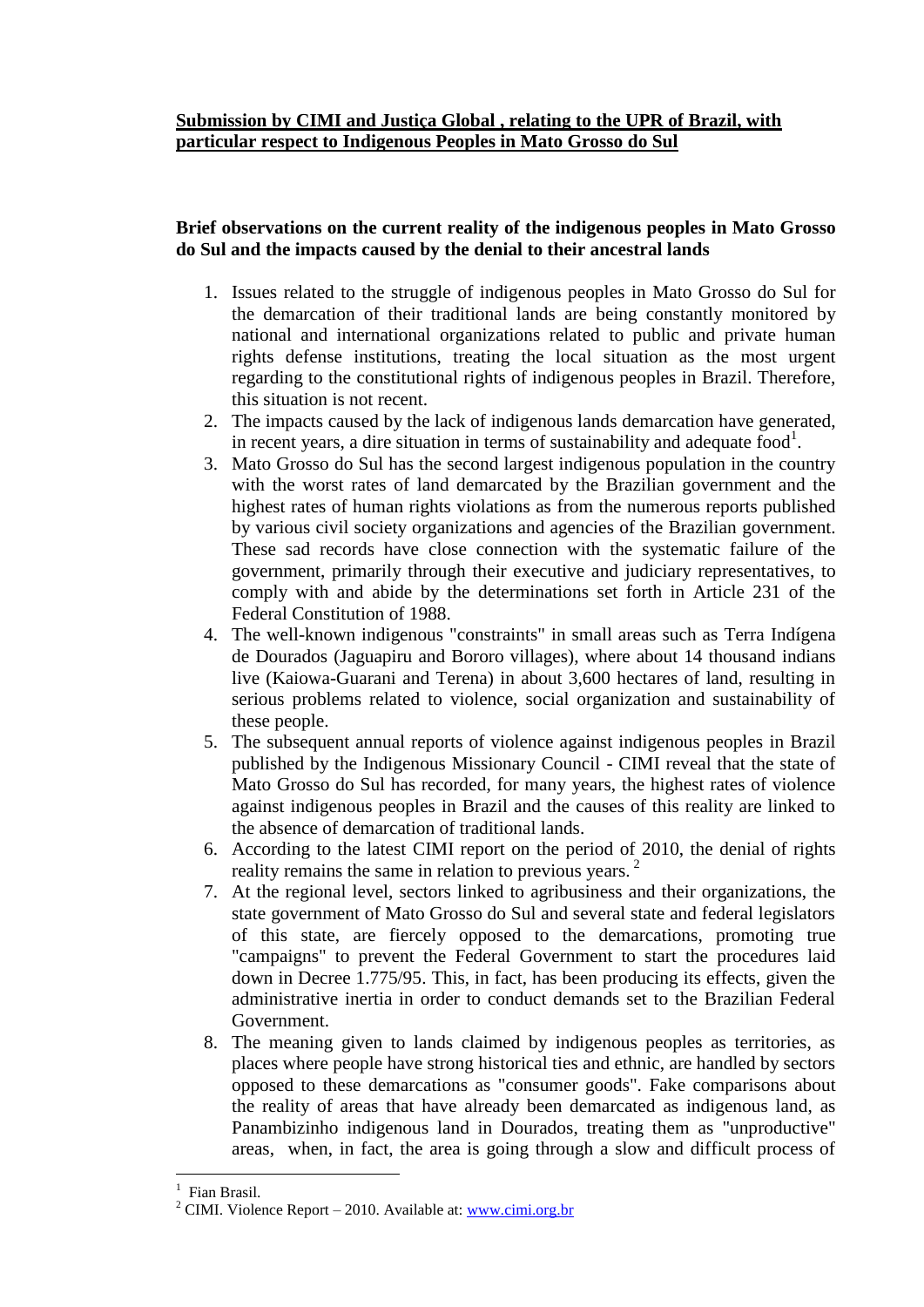environmental and water resources recovery due to serious impacts suffered from previous settlers occupations.

- 9. The expansion of farming in the indigenous lands in Mato Grosso do Sul date back to recent years, so that the lands traditionally occupied by Kaiowa-Guarani and Terena peoples and now claimed for demarcation, have been occupied by exploitation of livestock farms and monoculture, advancing more and more over the indigenous peoples constitutional rights, and over natural resources in front of the Brazilian government whom overlooks in promoting the necessary steps to comply with the federal Brazilian constitution.
- 10. What we see today is a chaotic scene of rights denial, which reveals the government's political and administrative inefficiency, markedly for the last 20 years, to resolve land issues affecting the indigenous communities in Mato Grosso do Sul.
- 11. What happens is that today, it becomes clear the grave danger to the physical integrity of these people caused by the delay of the Brazilian State to undertake the implementation of Article 231 on the Federal Constitution of 1988, Article 67 of ADCT, Convention 169 of ILO and the United Nations Declaration on the Rights of Indigenous Peoples.
- 12. In a reality of legal/administrative omission of the Brazilian State to proceed with identification and demarcation of the Kaiowá and Guarani territories, and concomitant acceleration of agricultural growth in the region, the fundamental human rights are in great risk, as land required for the welfare of communities are fully committed to the exploitation of the farming and monoculture.
- 13. Over time, as no concrete solutions have been found, indigenous people end up being the most harmed. The record of overcrowded villages and the 20+ camps<sup>3</sup> on the side of the state's highways reveals a situation of uncertainty about the future of these communities.
- 14. According to data from Funasa (2009), 46% of the Guarani and Kaiowá population is composed by children under 14 years old. In the camps, the records show a number of children a lot larger than the number of adults. Problems of access to school transport in many reported cases prevented the frequency of students enrolled in school. Many are not even in school. For these young people also hover uncertainties about the future.
- 15. The occurrence of cases of discrimination and racism, which even generated lawsuits for damages caused to indigenous communities, are explicit vehicles from organizational sectors opposed to territorial rights of indigenous peoples.
- 16. Campaigns in defense of agribusiness and against the demarcations were and still are very widespread, which confuses the population about the indigenous population in this state, with obvious purpose to artificially co-opt, supported by the surrounding population in order to prevent the demarcation of indigenous lands. The anti-indian campaigns have been "supported" by government agents, with the important contribution of the regional press.
- 17. That said, it is worth considering that the relation between the State failure to comply with the determinations provided by the 1988 Constitution and international law to which Brazil is signatory to demarcate indigenous lands in the state of Mato Grosso do Sul, and the reality of the several human rights violations in the region is completely known by the Federal Government through reports from the Commissions of the Special Secretariat for Human Rights - SEDH, demonstrating the need for organizations to promote this complaint

 $\overline{a}$ 

<sup>3</sup> Cimi/ Mato Grosso do Sul data.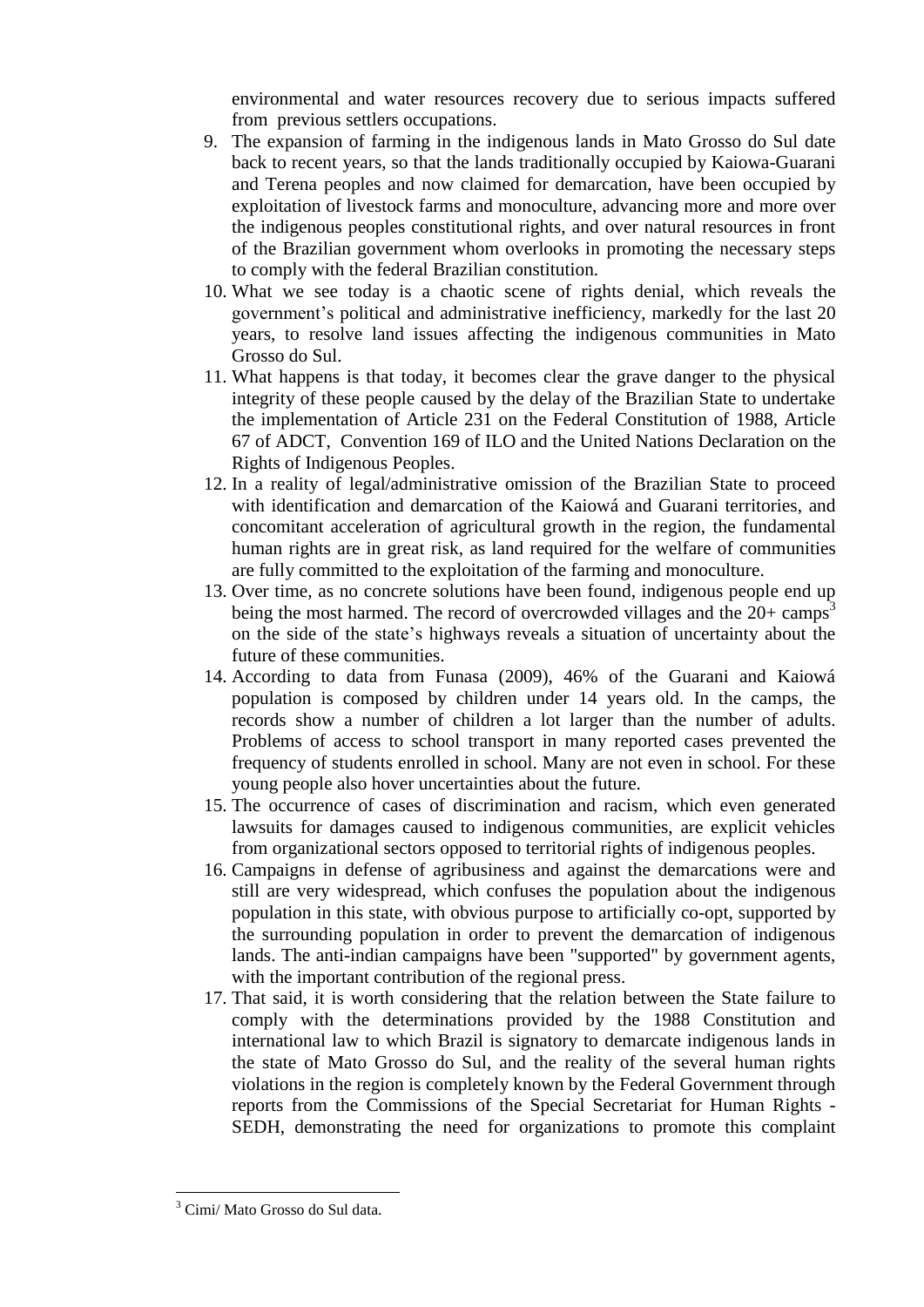under this Court and, in this case, the precautionary measures laid down by this Court's ordering become indispensable.

### **Violence in the indian villages**

- 18. The internal violence in the Kaiowá and Guarani villages in Mato Grosso do Sul has been increasing in alarming numbers.
- 19. The destabilization of the social organization of the Guarani-Kaiowá people caused by the high population of current reserves, has generated a series of internal conflicts. Distinct families end up having to live in conflict with the many problems caused by the current social conditions of sustainability and territoriality, which prevents the development of traditional forms of social organization, spatial occupation and conflict resolution. Most cases of domestic violence occur among young people.
- 20. There are occurrences in Amambai and Dourados regions, where the average occupation of land by indigenous inhabitant does not reach 01 hectare.
- 21. According to federal prosecutors of Mato Grosso do Sul, the homicide rate in the villages of Dourados/MS (Jaguapiru and Bororo with 3,600 hectares and 14,000 people) reaches 145 murders for every 100,000 inhabitants, while, for example, in Iraq, the number is 93 murders for every 100,000 inhabitants. The homicide rate in the villages of Dourados is 495% higher than the national average of 24.5 homicides for every 100 thousand inhabitants.<sup>4</sup>
- 22. The number of indigenous prisoners, charged with various types of crimes, is the highest in the country, according to research conducted by the Dom Bosco Catholic University.<sup>5</sup>
- 23. However, in the case of murders of indians by non-indigenous, occurring in the context of claims for land demarcations, the state is lengthy, often inert and the accountability of offenders has not happened.
- 24. With the proximity of urban centers, problems with alcohol and illicit drugs potentiate further internal problems, especially among young people.
- 25. At the indigenous land in Dourados (Bororo and Jaguapiru), a Federal Police station has been installed in order to curb violence in the area. However, doubts remain about the development and success of the operation, as the Federal Police will remain in the area for only 120 days.
- 26. In addition, the state of Mato Grosso do Sul has the highest suicide rate of indigenous people recorded in Brazil, which is considered one of the largest in the world.

#### **Murder of the Kaiowá-Guarani leader, Nízio Gomes.**

On November 18, 2011, at around 06:00 AM, the Kaiowá-Guarani community, from the Tekoha Guaiviry camp, in the town of Amambai, Mato Grosso do Sul, was attacked by a heavily armed paramilitary militia, who shot Nízio Gomes, the community's political and religious leader, having him killed and his body carried in a van to a place, up to now, unknown to the authorities of the Brazilian state.

 $\overline{4}$ <sup>4</sup> Update data. RMT ONLINE. Available on the Internet at: http://rmtonline.globo.com/noticias.asp?em=3&p=2&n=468909

<sup>5</sup> Centro de Trabalho Indigenista; Universidade Católica Dom Bosco. Situação dos detentos indígenas do Estado de Mato Grosso do Sul. 1º ed. – Brasília: CTI, 2008.